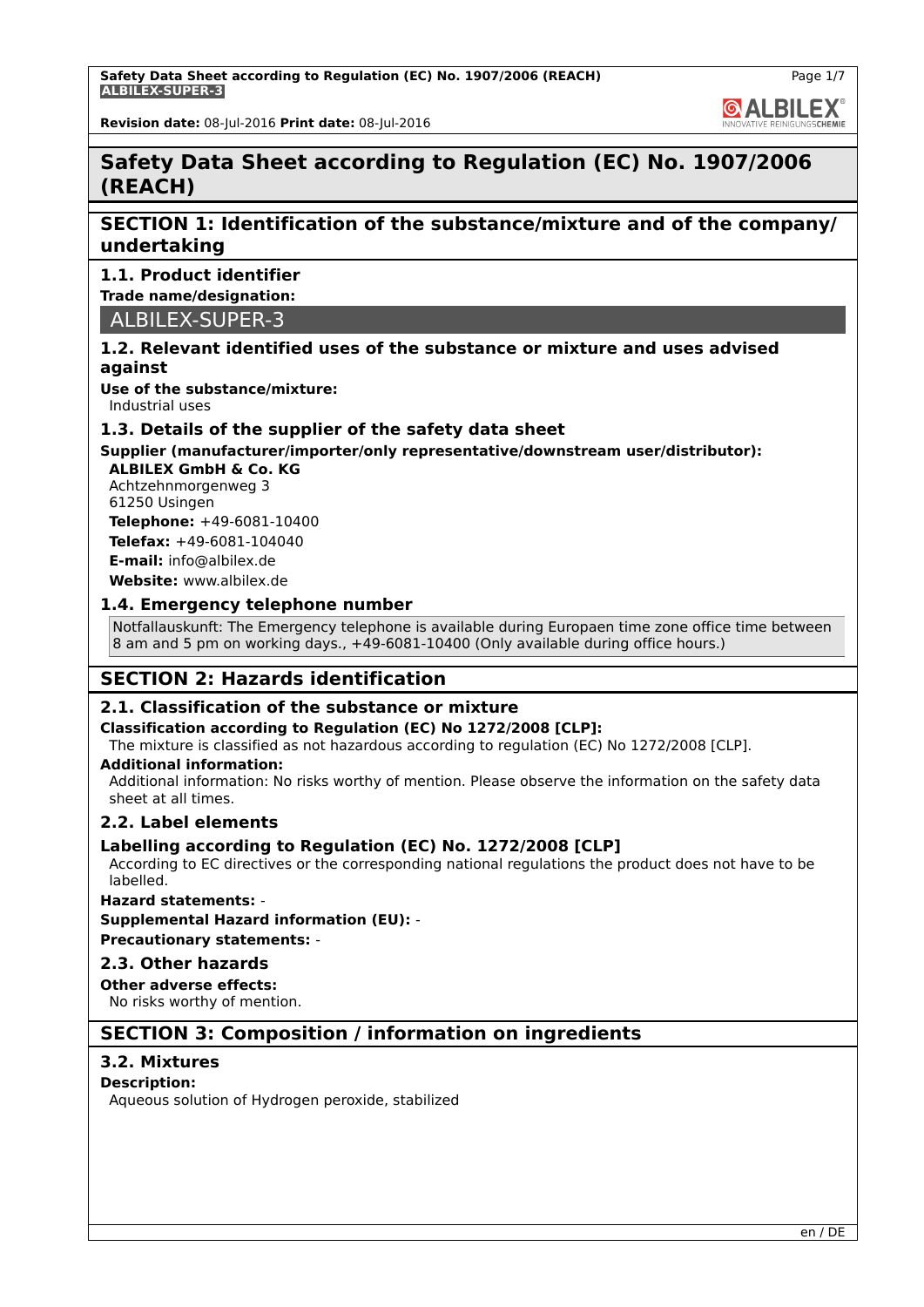**Safety Data Sheet according to Regulation (EC) No. 1907/2006 (REACH) ALBILEX-SUPER-3**

**Revision date:** 08-Jul-2016 **Print date:** 08-Jul-2016

### **Hazardous ingredients / Hazardous impurities / Stabilisers:**

| product identifiers                                                                             | Substance name<br>Classification according to Regulation (EC) No 1272/2008 [CL                                                                               | Concen-<br><b>tration</b>  |
|-------------------------------------------------------------------------------------------------|--------------------------------------------------------------------------------------------------------------------------------------------------------------|----------------------------|
| <b>CAS No.: 7722-84-1</b><br>$EC No.: 231-765-0$<br><b>IREACH No.:</b><br>01-2119485845-22-XXXX | hydrogen peroxide<br>Skin Corr. 1A, Ox. Liq. 1, Acute Tox. 4<br>$\langle \hat{\mathbb{O}} \hat{\otimes} \hat{\mathbb{O}} \rangle$ Danger H271-H302-H314-H332 | $ 0 - 5 $<br>$\frac{1}{6}$ |

Full text of H- and EUH-phrases: see section 16.

# **SECTION 4: First aid measures**

### **4.1. Description of first aid measures**

### **Following inhalation:**

Remove casualty to fresh air and keep warm and at rest.

### **In case of skin contact:**

After contact with skin, wash immediately with plenty of water and soap.

### **After eye contact:**

If product gets into the eye, keep eyelid open and rinse immediately with large quantities of water, for at least 5 minutes. Subsequently consult an ophthalmologist.

### **After ingestion:**

Let water be drunken in little sips (dilution effect).

### **4.2. Most important symptoms and effects, both acute and delayed** White spots on skin vanish within a few hours.

### **4.3. Indication of any immediate medical attention and special treatment needed** Gas embolie possible after drinking

# **SECTION 5: Firefighting measures**

## **5.1. Extinguishing media**

## **Suitable extinguishing media:**

Product is non inflamable

### **5.2. Special hazards arising from the substance or mixture**

In case of fire may be liberated: Oxygen Due to gaseous decomposition products, overpressure can occur in tightly sealed containers.

### **5.3. Advice for firefighters**

In case of fire: Wear self-contained breathing apparatus.

## **5.4. Additional information**

Co-ordinate fire-fighting measures to the fire surroundings.

# **SECTION 6: Accidental release measures**

### **6.1. Personal precautions, protective equipment and emergency procedures**

## **6.1.1. For non-emergency personnel**

**Personal precautions:**

Remove persons to safety. Wear personal protection equipment.

### **6.1.2. For emergency responders**

No data available

### **6.2. Environmental precautions**

Do not allow to enter into surface water or drains.

## **6.3. Methods and material for containment and cleaning up**

### **For cleaning up:**

Pump away bigger amounts. Absorb with liquid-binding material (e.g. sand, diatomaceous earth, acidor universal binding agents). Wash with plenty of water. Spilled product must never be returned to the original container for recycling.

## **6.4. Reference to other sections**

No data available

Page 2/7

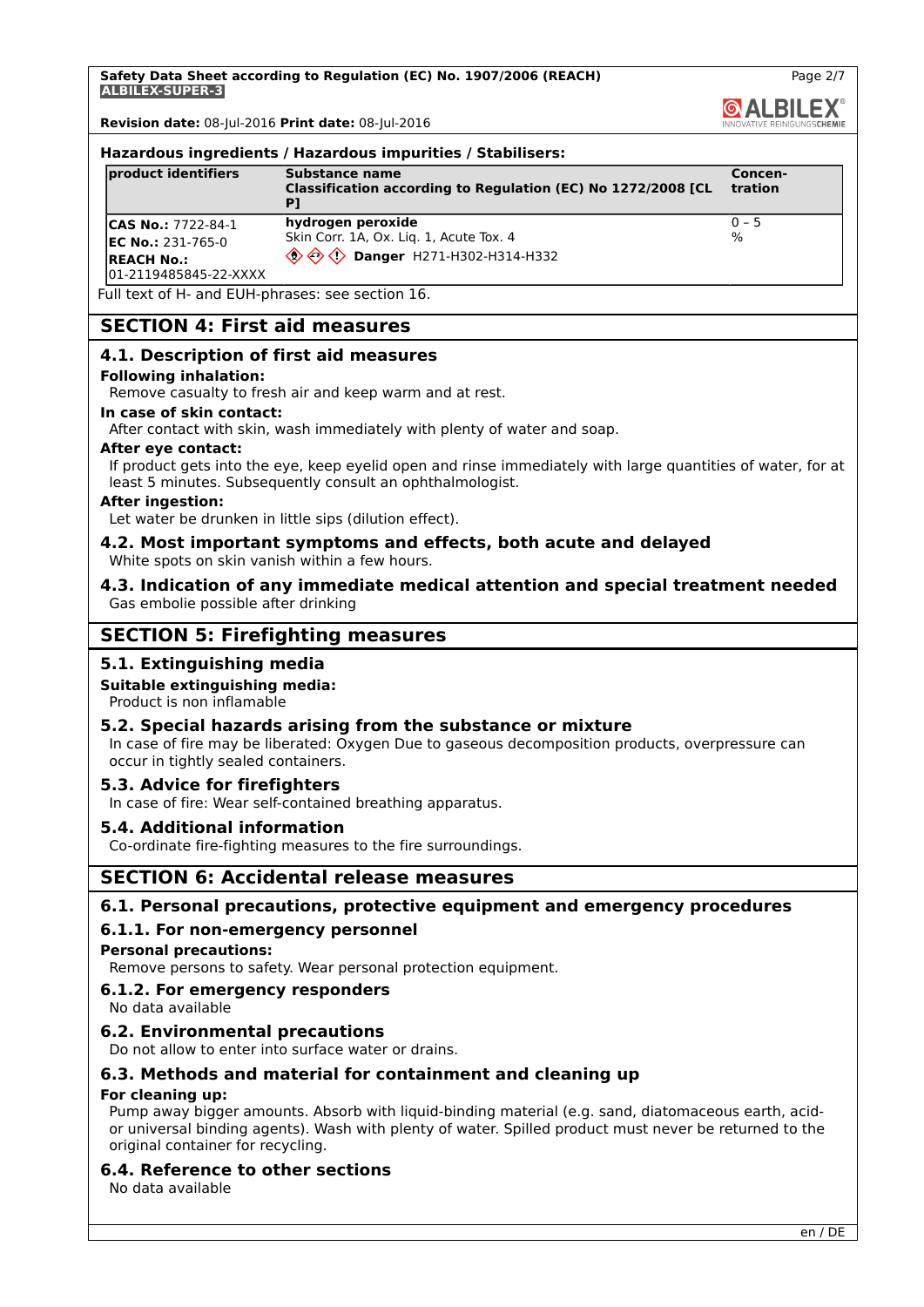

Page 3/7

**Revision date:** 08-Jul-2016 **Print date:** 08-Jul-2016

### **6.5. Additional information**

No data available

# **SECTION 7: Handling and storage**

### **7.1. Precautions for safe handling**

#### **Protective measures**

### **Advices on safe handling:**

Put lids on containers immediately after use.

#### **Fire prevent measures:**

Danger of bursting container. Due to gaseous decomposition products, overpressure can occur in tightly sealed containers.

### **7.2. Conditions for safe storage, including any incompatibilities**

#### **Requirements for storage rooms and vessels:**

Do not keep the container sealed. Suitable material for Container: Polyethylene Polypropylen

#### **Hints on storage assembly:**

Do not store together with: Base, Combustible substance

### **Further information on storage conditions:**

Protect against: Light Keep in a cool, well-ventilated place.

### **7.3. Specific end use(s)**

## **Recommendation:**

No data available

## **SECTION 8: Exposure controls/personal protection**

### **8.1. Control parameters**

### **8.1.1. Occupational exposure limit values**

| Limit value ty<br>pe (country of<br>origin) | Substance name                          | $ 1\rangle$ long-term occupational exposure limit value<br>$ 2\rangle$ short-term occupational exposure limit value<br>3 Instantaneous value<br>4 Monitoring and observation processes<br>$ S $ Remark |
|---------------------------------------------|-----------------------------------------|--------------------------------------------------------------------------------------------------------------------------------------------------------------------------------------------------------|
| IDFG (DE)                                   | hydrogen peroxide<br>CAS No.: 7722-84-1 | $ 10 \t{.}5 \text{ ppm} (0.71 \text{ mg/m}^3) $<br>$(2)$ 0.5 ppm (0.71 mg/m <sup>3</sup> )                                                                                                             |

## **8.1.2. biological limit values**

No data available

### **8.1.3. DNEL-/PNEC-values**

No data available

### **8.2. Exposure controls**

### **8.2.1. Appropriate engineering controls**

No data available

### **8.2.2. Personal protection equipment**

### **Eye/face protection:**

Tightly sealed safety glasses. oder Face protection shield

#### **Skin protection:**

Suitable material: Latex, NBR (Nitrile rubber) Butyl caoutchouc (butyl rubber) Thickness of the glove material: 0,65 mm; 0,4 mm; 0,7 mm Breakthrough time (maximum wearing time): > 8h

#### **Other protection measures:**

Protective clothing: Chemical resistant safety shoes Chemical protection clothing acid-resistant General health and safety measures: When using do not eat, drink, smoke, sniff. Wash hands before breaks and after work.

## **8.2.3. Environmental exposure controls**

No data available

### **8.3. Additional information**

No data available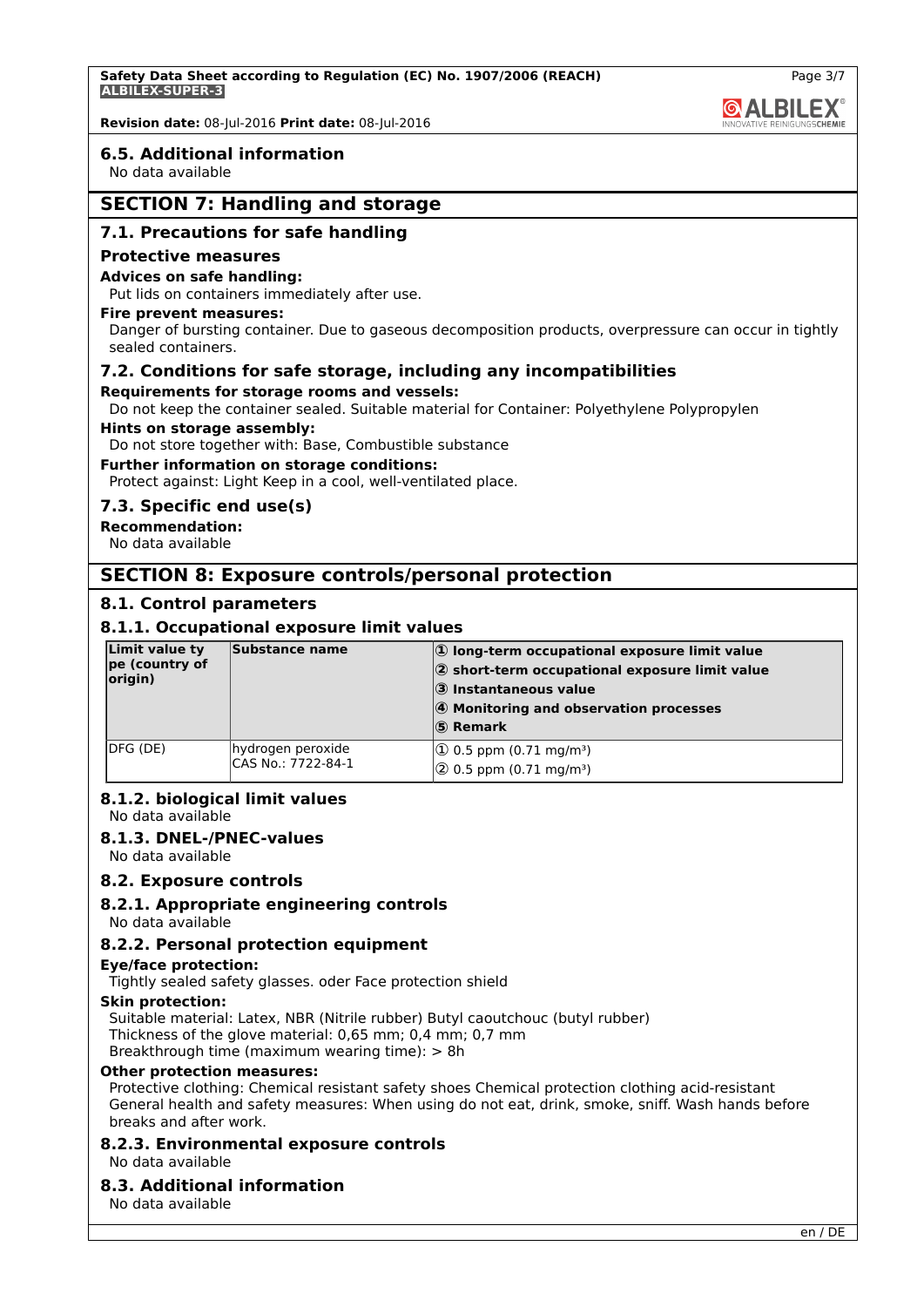**& ALBILEX** 

Page 4/7

**Revision date:** 08-Jul-2016 **Print date:** 08-Jul-2016

# **SECTION 9: Physical and chemical properties**

# **9.1. Information on basic physical and chemical properties**

**Appearance**

**Physical state:** liquid **Colour:** colourless **Odour:** characteristic

## **Safety relevant basis data**

| parameter                                       |                       | at °C | $ $ method | Remark              |
|-------------------------------------------------|-----------------------|-------|------------|---------------------|
| þН                                              | $2 - 5$               | 20 °C |            |                     |
| Melting point/freezing point                    | 0 °C                  |       |            |                     |
| Freezing point                                  | not determined        |       |            |                     |
| Initial boiling point and boiling<br>range      | 101 °C                |       |            | pressure: 1013 mbar |
| Decomposition temperature (°C):                 | not determined        |       |            |                     |
| Flash point                                     | not determined        |       |            |                     |
| Evaporation rate                                | not determined        |       |            |                     |
| Ignition temperature in °C                      | not determined        |       |            |                     |
| Upper/lower flammability or<br>explosive limits | not determined        |       |            |                     |
| Vapour pressure                                 | not determined        |       |            |                     |
| Vapour density                                  | not determined        |       |            |                     |
| Density                                         | $1$ g/cm <sup>3</sup> | 20 °C |            |                     |
| <b>Bulk density</b>                             | not determined        |       |            |                     |
| Water solubility (g/L)                          | not determined        |       |            |                     |
| Partition coefficient: n-octanol/<br>water      | not determined        |       |            |                     |
| Dynamic viscosity                               | not determined        |       |            |                     |
| Kinematic viscosity                             | not determined        |       |            |                     |

## **9.2. Other information**

No data available

# **SECTION 10: Stability and reactivity**

## **10.1. Reactivity**

Materials to avoidHeavy metals Alkali (lye)

## **10.2. Chemical stability**

No data available

## **10.3. Possibility of hazardous reactions**

Exothermic, self accelerating decomposition reaction develops oxygen gas. Containers may burst due to rising gas pressure

# **10.4. Conditions to avoid**

Heating

## **10.5. Incompatible materials**

Heavy metals Alkali (lye)

# **10.6. Hazardous decomposition products**

Danger of bursting container.

# **SECTION 11: Toxicological information**

# **11.1. Information on toxicological effects**

| <b>CAS No.</b> | Substance name    | <b>Toxicological information</b>         |
|----------------|-------------------|------------------------------------------|
| 7722-84-1      | hydrogen peroxide | $LD_{50}$ oral: 376 mg/kg (Ratte)        |
|                |                   | $LD_{50}$ dermal: 3,000 mg/kg (Ratte)    |
|                |                   | $LC_{50}$ inhalative: 2 mg/l 4 h (Ratte) |

### **Skin corrosion/irritation:**

Irritant effect on the skin: mild irritant.

Irritant effect on the eye: mild irritant.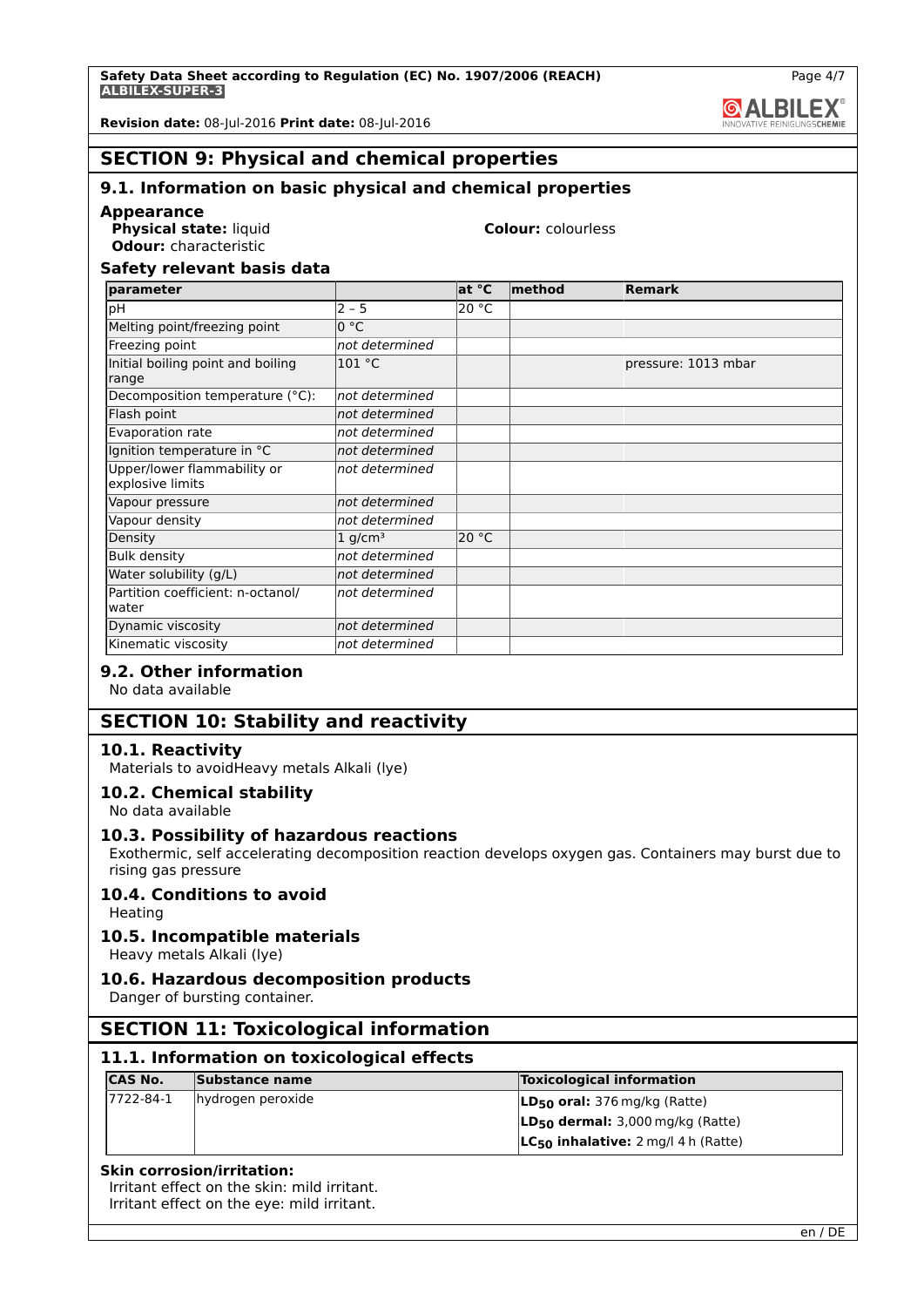**GALBILEX** 

Page 5/7

**Revision date:** 08-Jul-2016 **Print date:** 08-Jul-2016

## **Respiratory or skin sensitisation:**

Guinea pig not sensitising.

## **Carcinogenicity:**

Longterm experiments do not indicate carcinogenic effects.

## **Additional information:**

Other information: White spots on skin vanish within a few hours.

# **SECTION 12: Ecological information**

# **12.1. Toxicity**

| <b>ICAS No.</b>  | Substance name    | <b>Toxicological information</b>     |
|------------------|-------------------|--------------------------------------|
| $17722 - 84 - 1$ | hydrogen peroxide | <b>LC<sub>50</sub>:</b> 22 mg/l 4 d  |
|                  |                   | <b>EC<sub>50</sub>:</b> 2.3 mg/l 2 d |
|                  |                   | $ EC_{50}: 0.71 \text{ mg}/13 d$     |
|                  |                   | $ EC_{50}: 5.38 \text{ mg}/14 d$     |

### **Aquatic toxicity:**

LC50 Fisch (96 Stunden) Minimalwert: 22 mg/l Maximalwert: 26,7 mg/l Medianwert: 24,4 mg/l Studienanzahl: 2

EC50 Krustentiere (48 Stunden) Minimalwert: 2,32 mg/l Maximalwert: 24 mg/l Medianwert: 13,2 mg/l Studienanzahl: 2

EC50 Algen ( 72 Stunden) Minimalwert: 0,71 mg/l Maximalwert: 5,81 mg/l Medianwert: 3,36 mg/l Studienanzahl: 6

EC50 Algen ( 96 Stunden) Minimalwert: 5,38 mg/l Maximalwert: 6,49 mg/l Medianwert: 5,74 mg/l Studienanzahl: 3

### **Additional ecotoxicological information:**

### Referenzen:

Office of Pesticide Programs 2000. Pesticide Ecotoxicity Database (Formerly: Environmental Effects Database (EEDB)). Environmental Fate and Effects Division, U.S.EPA, Washington, D.C. Watanabe, H., E. Takahashi, Y. Nakamura, S. Oda, N. Tatarazako, and T. Iguchi 2007. Development of a Daphnia magna DNA Microarray for Evaluating the Toxicity of Environmental Chemicals. Environ.Toxicol.Chem. 26(4):669-676; Office of Pesticide Programs 2000. Pesticide Ecotoxicity Database (Formerly: Environmental Effects Database (EEDB)). Environmental Fate and Effects Division, U.S.EPA, Washington, D.C.

Smit, M.G.D., E. Ebbens, R.G. Jak, and M.A.J. Huijbregts 2008. Time and Concentration Dependency in the Potentially Affected Fraction of Species: The Case of Hydrogen Peroxide Treatment of Ballast Water. Environ.Toxicol.Chem. 27(3):746-753; Drabkova, M., B. Marsalek, and W. Admiraal 2007. Photodynamic Therapy Against Cyanobacteria. Environ.Toxicol. 22(1):112-115

Gregor, J., D. Jancula, and B. Marsalek 2008. Growth Assays with Mixed Cultures of Cyanobacteria and Algae Assessed by In Vivo Fluorescence: One Step Closer to Real Ecosystems?. Chemosphere 70(10):1873-1878

# **12.2. Persistence and degradability**

### **Additional information:**

Further ecological information: In soil and waters rapid decomposition to water and oxygen occurs.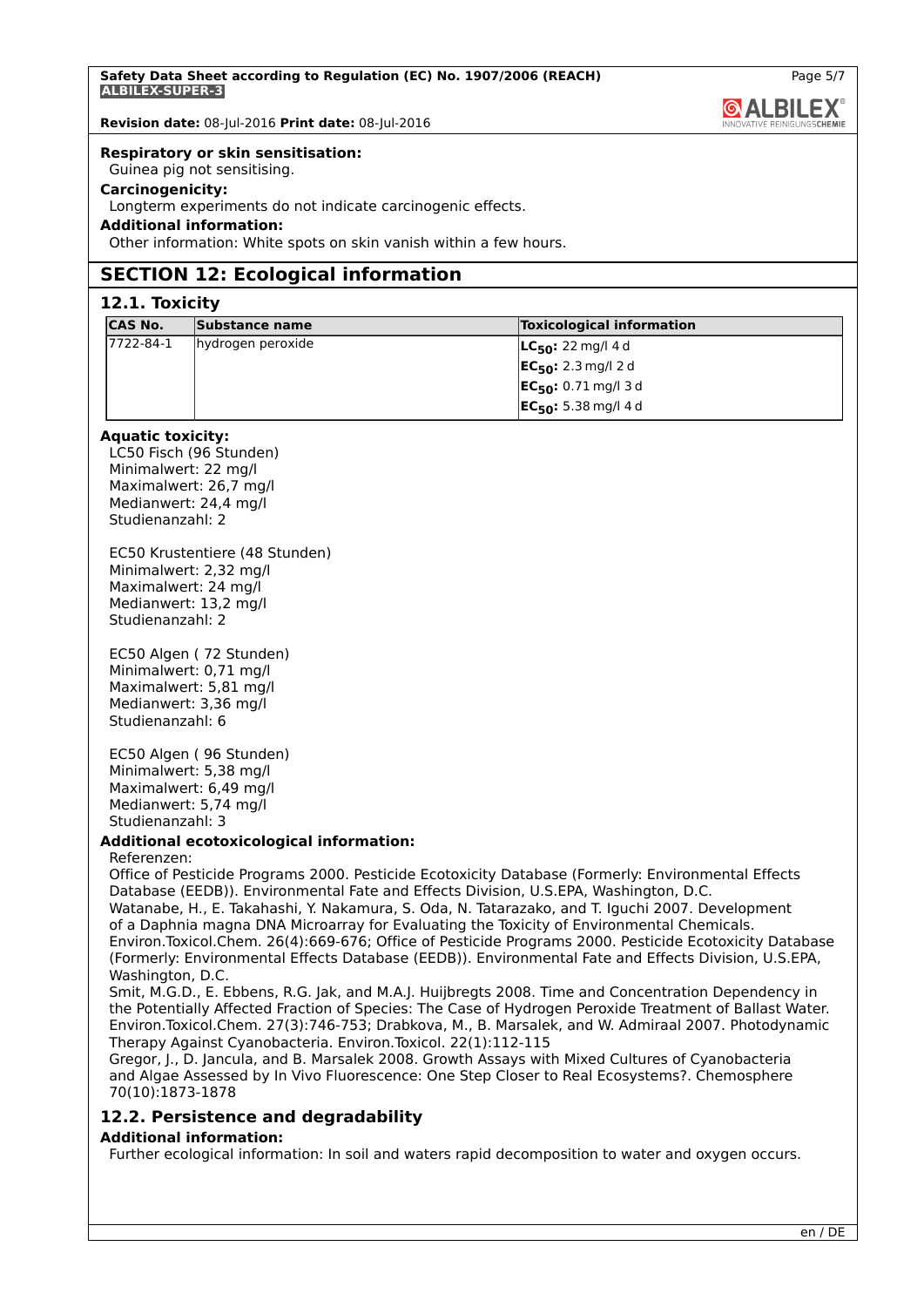**Safety Data Sheet according to Regulation (EC) No. 1907/2006 (REACH) ALBILEX-SUPER-3**

Page 6/7

**QALBILEX** 

**Revision date:** 08-Jul-2016 **Print date:** 08-Jul-2016

# **12.3. Bioaccumulative potential**

**Accumulation / Evaluation:**

Additional information: No data available

# **12.4. Mobility in soil**

In soil and waters rapid decomposition to water and oxygen occurs.

# **12.5. Results of PBT and vPvB assessment**

| <b>ICAS No.</b> | Substance name    | <b>Results of PBT and vPvB assessment</b> |
|-----------------|-------------------|-------------------------------------------|
| 17722-84-1      | hydrogen peroxide |                                           |

No data available

# **12.6. Other adverse effects**

Chemical oyxgen demand (COD): 13 mg/g Verdünnung 1 : 1000

# **SECTION 13: Disposal considerations**

# **13.1. Waste treatment methods**

Dilute with plenty of water.

### **Waste treatment options Appropriate disposal / Package:**

Wash with water and give to pastic recycling.

# **13.2. Additional information**

No data available

# **SECTION 14: Transport information**

## **14.1. UN-No.**

No data available

## **14.2. UN proper shipping name**

No data available

## **14.3. Transport hazard class(es)**

No data available

# **14.4. Packing group**

No data available

## **14.5. Environmental hazards**

No data available

## **14.6. Special precautions for user**

No data available

# **14.7. Transport in bulk according to Annex II of MARPOL 73/78 and the IBC Code** No data available

**Additional information:**

No dangerous good in sense of these transport regulations.

# **SECTION 15: Regulatory information**

# **15.1. Safety, health and environmental regulations/legislation specific for the substance or mixture**

# **15.1.1. EU legislation**

No data available

# **15.1.2. National regulations**

 **[DE] National regulations**

# **Water hazard class (WGK)**

**WGK:**

1 - schwach wassergefährdend